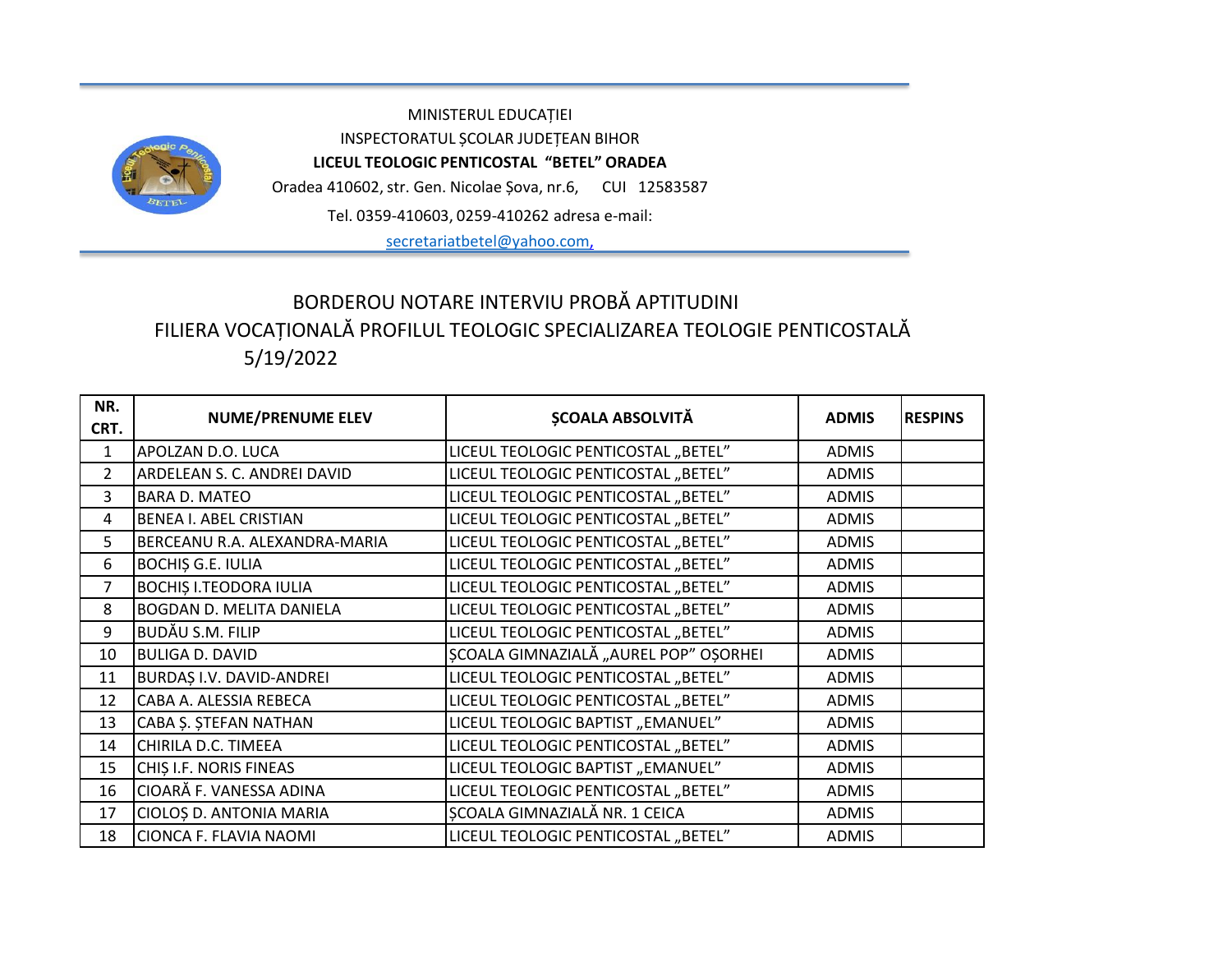| NR.<br>CRT. | <b>NUME/PRENUME ELEV</b>          | <b>SCOALA ABSOLVITĂ</b>                  | <b>ADMIS</b> | <b>RESPINS</b> |
|-------------|-----------------------------------|------------------------------------------|--------------|----------------|
| 19          | CIONCA O.I. ELISA                 | LICEUL TEOLOGIC BAPTIST "EMANUEL"        | <b>ADMIS</b> |                |
| 20          | CIUCIUI L.F. LIDIA                | LICEUL TEOLOGIC PENTICOSTAL "BETEL"      | <b>ADMIS</b> |                |
| 21          | COITA D. RIANNA DANIELA           | LICEUL TEOLOGIC BAPTIST "EMANUEL"        | <b>ADMIS</b> |                |
| 22          | COPOS-DUMEA M. DARINA MELISA      | ȘCOALA GIMNAZIALĂ "OLTEA DOAMNA"         | <b>ADMIS</b> |                |
| 23          | CORB F. SARA MARIA                | LICEUL TEOLOGIC BAPTIST "EMANUEL"        | <b>ADMIS</b> |                |
| 24          | <b>CORB F. TITUS HORATIU</b>      | LICEUL TEOLOGIC BAPTIST "EMANUEL"        | <b>ADMIS</b> |                |
| 25          | CORDA I. SARONIA ARIANA           | LICEUL TEOLOGIC PENTICOSTAL "BETEL"      | <b>ADMIS</b> |                |
| 26          | COSTINIUC P. ALESIA PAULA         | LICEUL TEOLOGIC BAPTIST "EMANUEL"        | <b>ADMIS</b> |                |
| 27          | COVACIU D. FLORENTINA             | ȘCOALA GIMNAZIALĂ NR. 1 LĂZĂRENI         | <b>ADMIS</b> |                |
| 28          | CRĂCIUN I. TABITA LUIZA SEFORA    | LICEUL TEOLOGIC BAPTIST "EMANUEL"        | <b>ADMIS</b> |                |
| 29          | <b>CUC T. ALISIA TEODORA</b>      | SCOALA GIMNAZIALĂ NR. 1 HIDIȘELUL DE SUS | <b>ADMIS</b> |                |
| 30          | DAN M. F. LIGIA ELISABETA         | LICEUL TEOLOGIC PENTICOSTAL "BETEL"      | <b>ADMIS</b> |                |
| 31          | DEMIAN F.M. DENIS IONUT NARCIS    | ȘCOALA GIMNAZIALĂ NR. 16                 | <b>ADMIS</b> |                |
| 32          | DOROGHI M.I. ESTERA MIHAELA       | ŞCOALA GIMNAZIALĂ "AUREL POP"OŞORHEI     | <b>ADMIS</b> |                |
| 33          | DRUGACI R.DENISA-ROMINA           | LICEUL TEOLOGIC PENTICOSTAL "BETEL"      | <b>ADMIS</b> |                |
| 34          | DUME V. D. DAVID ELIAS            | LICEUL TEOLOGIC PENTICOSTAL "BETEL"      | <b>ADMIS</b> |                |
| 35          | FERICIAN D. ŞERBAN-NICHOLAS       | LICEUL TEOLOGIC PENTICOSTAL "BETEL"      | <b>ADMIS</b> |                |
| 36          | FLORUȚA D.V. DAVID                | LICEUL TEOLOGIC PENTICOSTAL "BETEL"      | <b>ADMIS</b> |                |
| 37          | FRĂȚILĂ I.A. CARLA MARIA          | LICEUL TEOLOGIC BAPTIST "EMANUEL"        | <b>ADMIS</b> |                |
| 38          | GAIDOȘ M. C. LUCA GABRIEL         | SCOALA GIMNAZIALĂ NR. 16                 | <b>ADMIS</b> |                |
| 39          | <b>GALEA C.P. LOIS</b>            | LICEUL TEOLOGIC BAPTIST "EMANUEL"        | <b>ADMIS</b> |                |
| 40          | <b>GALEA C.P. NAOMI</b>           | LICEUL TEOLOGIC BAPTIST "EMANUEL"        | <b>ADMIS</b> |                |
| 41          | <b>GALEA G. MARIO-GEORGE</b>      | LICEUL TEOLOGIC PENTICOSTAL "BETEL"      | <b>ADMIS</b> |                |
| 42          | GANGOȘ L. DARIUS                  | <b>SCOALA GIMNAZIALĂ NR. 11</b>          | <b>ADMIS</b> |                |
| 43          | GAVRIȘ D. MIRIAM                  | ȘCOALA GIMNAZIALĂ "AUREL POP"OȘORHEI     | <b>ADMIS</b> |                |
| 44          | GHITEA D. SIDONIA DANIELA         | LICEUL TEOLOGIC PENTICOSTAL "BETEL"      | <b>ADMIS</b> |                |
| 45          | GHIURO F.T. MARCUS FABRIZZIO      | LICEUL TEOLOGIC PENTICOSTAL "BETEL"      | <b>ADMIS</b> |                |
| 46          | GIARCA C.A. ALESIA CRISTIANA      | LICEUL TEOLOGIC PENTICOSTAL "BETEL"      | <b>ADMIS</b> |                |
| 47          | GLITIA E.I. BIANCA ALEXANDRA      | LICEUL TEOLOGIC BAPTIST "EMANUEL"        | <b>ADMIS</b> |                |
| 48          | <b>GORDAN A. ANDREI FLORIN</b>    | <b>SCOALA GIMNAZIALĂ NR. 16</b>          | <b>ADMIS</b> |                |
| 49          | <b>GROZA G.S. VANESA CAROLINA</b> | LICEUL TEOLOGIC PENTICOSTAL "BETEL"      | <b>ADMIS</b> |                |
| 50          | HEREDEA D. GABRIAN ALIN           | ȘCOALA GIMNAZIALĂ "AUREL POP" OȘORHEI    | <b>ADMIS</b> |                |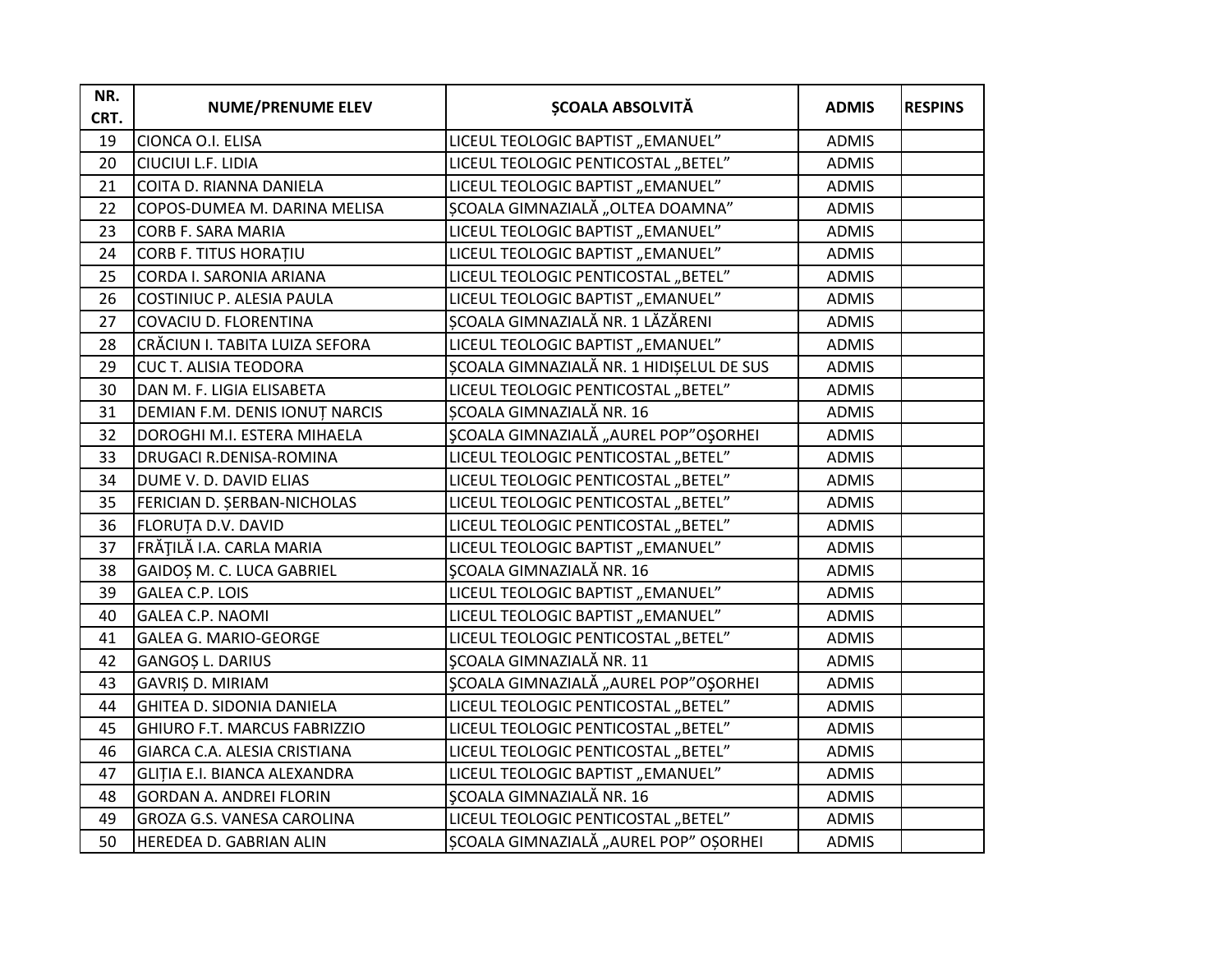| NR.<br>CRT. | <b>NUME/PRENUME ELEV</b>         | <b>SCOALA ABSOLVITĂ</b>                  | <b>ADMIS</b> | <b>RESPINS</b> |
|-------------|----------------------------------|------------------------------------------|--------------|----------------|
| 51          | HEREDEA D. MARIA CARMEN          | SCOALA GIMNAZIALĂ NR. 1 LĂZĂRENI         | <b>ADMIS</b> |                |
| 52          | HEREDEA D. MARTA FLORINA         | SCOALA GIMANZIALĂ NR. 1 LĂZĂRENI         | <b>ADMIS</b> |                |
| 53          | <b>HEREDEA S. BEATRICE PAULA</b> | LICEUL TEOLOGIC BAPTIST "EMANUEL"        | <b>ADMIS</b> |                |
| 54          | HOTOPAN A.D. RAISA DANIELA       | LICEUL TEOLOGIC PENTICOSTAL "BETEL"      | <b>ADMIS</b> |                |
| 55          | ILISIE F.N. IANIS RAUL           | LICEUL TEOLOGIC BAPTIST "EMANUEL"        | <b>ADMIS</b> |                |
| 56          | INDRIES R.T. RIANNA DARIA        | LICEUL TEOLOGIC PENTICOSTAL "BETEL"      | <b>ADMIS</b> |                |
| 57          | LUCA P. IONATAN DAVID            | LICEUL TEOLOGIC PENTICOSTAL "BETEL"      | <b>ADMIS</b> |                |
| 58          | LUCACI V. SAMUEL SOLOMON         | LICEUL TEOLOGIC PENTICOSTAL "BETEL"      | <b>ADMIS</b> |                |
| 59          | LUNCAN T. NAOMI EMANUELA         | LICEUL TEOLOGIC BAPTIST "EMANUEL"        | <b>ADMIS</b> |                |
| 60          | LUPAȘ F.E. SALOMEA-SIDONIA       | LICEUL TEOLOGIC PENTICOSTAL "BETEL"      | <b>ADMIS</b> |                |
| 61          | MAGHIAR F. DAVID FLORIN PAVEL    | LICEUL TEOLOGIC PENTICOSTAL "BETEL"      | ADMIS        |                |
| 62          | MAGHIAR G. LIGIA                 | LICEUL TEOLOGIC PENTICOSTAL "BETEL"      | <b>ADMIS</b> |                |
| 63          | MAGHIAR L. D. AŞER CORNELIU      | ȘCOALA GIMNAZIALĂ "AUREL POP" OȘORHEI    | <b>ADMIS</b> |                |
| 64          | MARC T. REBECA                   | LICEUL TEOLOGIC BAPTIST "EMANUEL"        | <b>ADMIS</b> |                |
| 65          | MATIAŞ C. RAUL ALEJANDRO         | ȘCOALA GIMNAZIALĂ NR.1 CEICA             | <b>ADMIS</b> |                |
| 66          | MATIS A.P. FILIP ADRIAN          | ȘCOALA GIMNAZIALĂ "DACIA"                | <b>ADMIS</b> |                |
| 67          | MATIU G. PAUL                    | LICEUL TEOLOGIC BAPTIST "EMANUEL"        | <b>ADMIS</b> |                |
| 68          | MĂRIAN S.C. MATEAS ANGELO        | LICEUL TEOLOGIC PENTICOSTAL "BETEL"      | <b>ADMIS</b> |                |
| 69          | MIHUT G.G. DENISA ADRIANA        | LICEUL TEOLOGIC BAPTIST "EMANUEL"        | ADMIS        |                |
| 70          | MILIAN D.V. LUCA EMANUEL         | LICEUL TEOLOGIC PENTICOSTAL "BETEL"      | <b>ADMIS</b> |                |
| 71          | MOCAN V.C. EDUARD CĂTĂLIN        | LICEUL TEOLOGIC BAPTIST "EMANUEL"        | <b>ADMIS</b> |                |
| 72          | MOISA A.A. DARIUS MARIAN         | <b>ȘCOALA GIMNAZIALĂ NR.1 CEICA</b>      | ADMIS        |                |
| 73          | MOLDOVAN D.T. DAMARIS TABITA     | SCOALA GIMNAZIALĂ NR. 1 MIHAI BRAVU      | ADMIS        |                |
| 74          | MOȘ D.G. CRISTIAN PETRU          | LICEUL TEOLOGIC PENTICOSTAL "BETEL"      | ADMIS        |                |
| 75          | MUT F. LINETTE VICTORIA          | LICEUL TEOLOGIC BAPTIST "EMANUEL"        | <b>ADMIS</b> |                |
| 76          | NEGRĂU P.M. CRISTINA             | ȘCOALA GIMNAZIALĂ "OLTEA DOAMNA"         | <b>ADMIS</b> |                |
| 77          | NEGRUȚ C. M. ANDREI              | LICEUL TEOLOGIC PENTICOSTAL "BETEL"      | <b>ADMIS</b> |                |
| 78          | NEGRUT V.O. PAUL                 | LICEUL TEOLOGIC PENTICOSTAL "BETEL"      | <b>ADMIS</b> |                |
| 79          | NUT I. ȘTEFANIA                  | LICEUL TEOLOGIC PENTICOSTAL "BETEL"      | <b>ADMIS</b> |                |
| 80          | OBADĂ C. ANDREEA CLAUDIA         | LICEUL TEOLOGIC PENTICOSTAL "BETEL"      | <b>ADMIS</b> |                |
| 81          | OLARIU M.T. ȘTEFANIA PAULA       | ȘCOALA GIMNAZIALĂ NR. 1 HIDIȘELUL DE SUS | <b>ADMIS</b> |                |
| 82          | OLTEAN D. RUBEN                  | ŞCOALA GIMNAZIALĂ "AUREL POP"OŞORHEI     | <b>ADMIS</b> |                |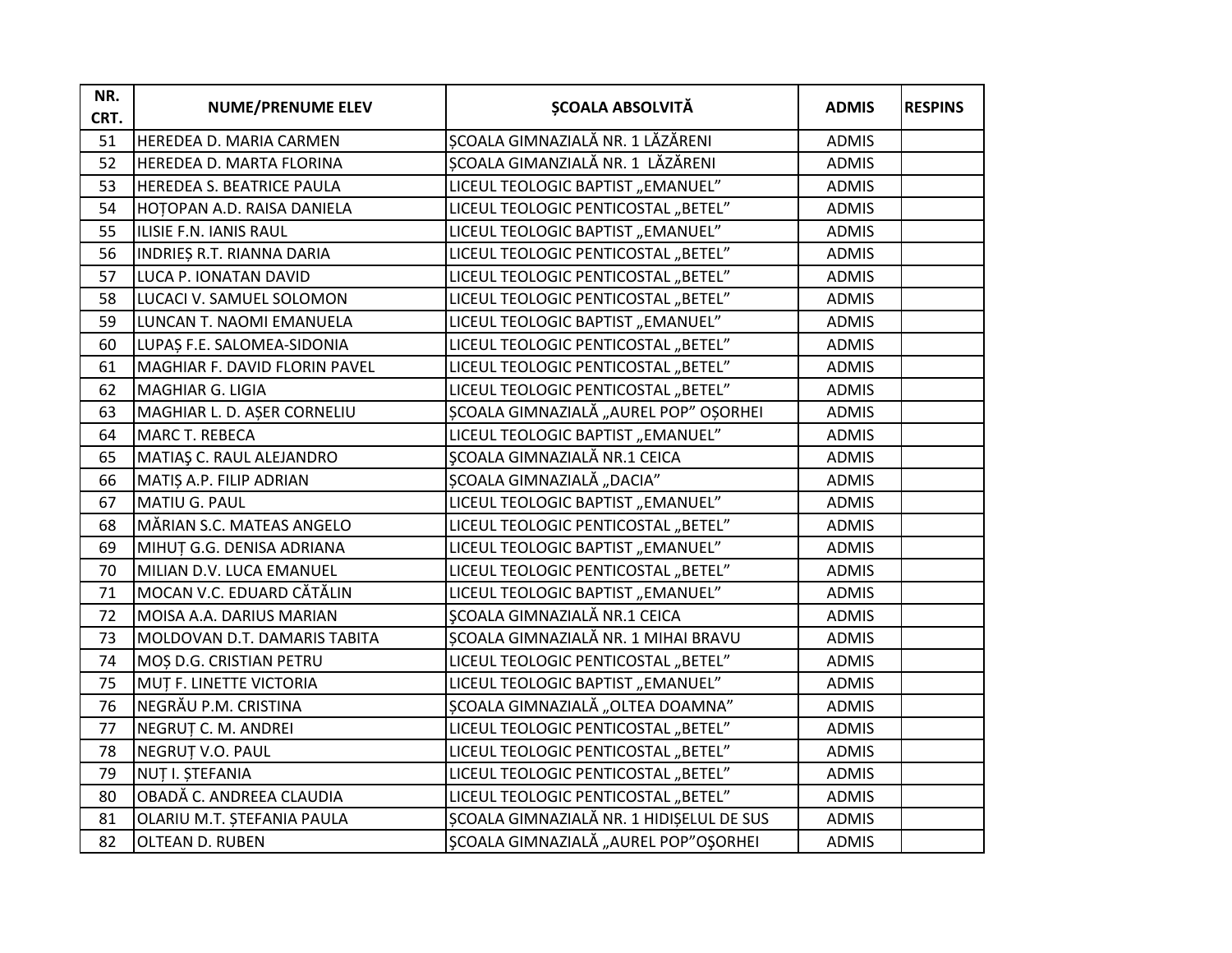| NR.<br>CRT. | <b>NUME/PRENUME ELEV</b>       | <b>SCOALA ABSOLVITĂ</b>                  | <b>ADMIS</b> | <b>RESPINS</b> |
|-------------|--------------------------------|------------------------------------------|--------------|----------------|
| 83          | PAȘCA I. LEONEL                | LICEUL TEOLOGIC PENTICOSTAL "BETEL"      | <b>ADMIS</b> |                |
| 84          | PAUL T.M. BOGDAN ONISIM        | LICEUL TEOLOGIC PENTICOSTAL "BETEL"      | <b>ADMIS</b> |                |
| 85          | PĂDURE M. DARIUS               | LICEUL TEOLOGIC BAPTIST "EMANUEL"        | <b>ADMIS</b> |                |
| 86          | PĂTCAȘ S. TIMOTEI              | ȘCOALA GIMNAZIALĂ "AUREL POP" OȘORHEI    | <b>ADMIS</b> |                |
| 87          | PETRUȘ F.C. LUCA               | LICEUL TEOLOGIC PENTICOSTAL "BETEL"      | <b>ADMIS</b> |                |
| 88          | PINTEAN M. SAMUEL MARCEL       | LICEUL TEOLOGIC PENTICOSTAL "BETEL"      | <b>ADMIS</b> |                |
| 89          | PONTOȘ L.E. EUNICE DIANA       | <b>ȘCOALA GIMNAZIALĂ NR. 1 BRUSTURI</b>  | <b>ADMIS</b> |                |
| 90          | POP V. DAVID VICTOR            | LICEUL TEOLOGIC PENTICOSTAL "BETEL"      | <b>ADMIS</b> |                |
| 91          | POPA D. ELISEI                 | LICEUL TEOLOGIC PENTICOSTAL "BETEL"      | <b>ADMIS</b> |                |
| 92          | POPA L. FINEAS LUCIAN          | ȘCOALA GIMNAZIALĂ NR.11 "ION BOGDAN"     | ADMIS        |                |
| 93          | PUGNA P.I. ELIZA               | ȘCOALA GIMNAZIALĂ NR. 11 "ION BOGDAN"    | <b>ADMIS</b> |                |
| 94          | RADA F. DAVID                  | LICEUL TEOLOGIC PENTICOSTAL "BETEL"      | <b>ADMIS</b> |                |
| 95          | RAT D. TIMOTEI                 | LICEUL TEOLOGIC PENTICOSTAL "BETEL"      | <b>ADMIS</b> |                |
| 96          | RUSU O.S. BEATRICE MARIA       | LICEUL TEOLOGIC PENTICOSTAL "BETEL"      | <b>ADMIS</b> |                |
| 97          | SACACIU S. PAVEL               | LICEUL TEOLOGIC PENTICOSTAL "BETEL"      | <b>ADMIS</b> |                |
| 98          | SACACIU S. SAMUEL              | LICEUL TEOLOGIC PENTICOSTAL "BETEL"      | <b>ADMIS</b> |                |
| 99          | SANDRÓ D.D MARIO DANIEL        | LICEUL TEOLOGIC PENTICOSTAL "BETEL"      | <b>ADMIS</b> |                |
| 100         | SĂCARA B. BOGDAN SEBASTIAN     | ȘCOALA GIMNAZIALĂ "AVRAM IANCU"          | ADMIS        |                |
| 101         | SĂCARA L. SERAFIM EUSEBIU      | ȘCOALA GIMNAZIALĂ NR. 1 TILEAGD          | ADMIS        |                |
| 102         | SĂLĂGEAN M. GABRIEL FLORIN     | LICEUL TEOLOGIC PENTICOSTAL "BETEL"      | ADMIS        |                |
| 103         | SCRIMINȚI M.F. ALESSIA ANDREEA | LICEUL TEOLOGIC PENTICOSTAL "BETEL"      | <b>ADMIS</b> |                |
| 104         | SOMOGYI E.O. BOGDAN RARES      | LICEUL TEOLOGIC PENTICOSTAL "BETEL"      | <b>ADMIS</b> |                |
| 105         | SUPLĂCAN P.S. DORA ANDREEA     | LICEUL TEOLOGIC PENTICOSTAL "BETEL"      | <b>ADMIS</b> |                |
| 106         | <b>SUR M. NAOMI REBECA</b>     | ȘCOALA GIMNAZIALĂ TĂȘNAD                 | <b>ADMIS</b> |                |
| 107         | SCHIOPU V. ALEXIA EMANUELA     | LICEUL TEOLOGIC BAPTIST "EMANUEL"        | ADMIS        |                |
| 108         | <b>SCHIOPU V. FLAVIA RUT</b>   | LICEUL TEOLOGIC BAPTIST "EMANUEL"        | <b>ADMIS</b> |                |
| 109         | <b>SIPOS I.S. RUBEN SORIN</b>  | ȘCOALA GIMANAZIALĂ NR.1 HIDIȘELUL DE SUS | <b>ADMIS</b> |                |
| 110         | SORHENT A.S. TANIA             | LICEUL TEOLOGIC PENTICOSTAL "BETEL"      | ADMIS        |                |
| 111         | TRIP N. EMANUEL DANIEL         | LICEUL TEOLOGIC PENTICOSTAL "BETEL"      | <b>ADMIS</b> |                |
| 112         | TIGAN V. MIRIAM VITTORIA       | LICEUL TEOLOGIC PENTICOSTAL "BETEL"      | <b>ADMIS</b> |                |
| 113         | UNGUR D. I. ANDREEA MONICA     | LICEUL TEOLOGIC BAPTIST "EMANUEL"        | <b>ADMIS</b> |                |
| 114         | <b>POPA SAMUEL RUBEN</b>       | COLEGIUL ECONOMIC PARTENIE COSMA         | <b>ADMIS</b> |                |